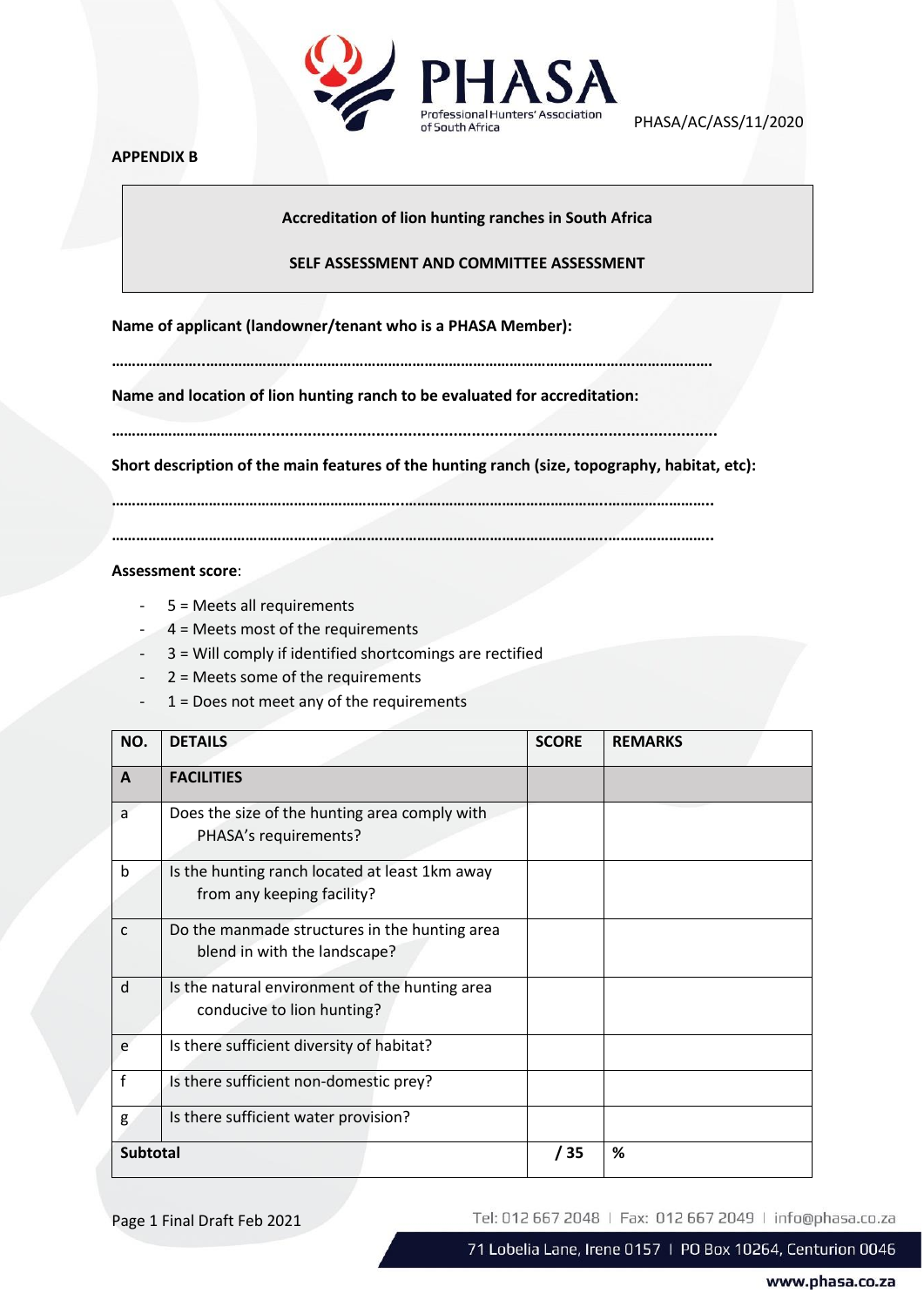

| NO.             | <b>DETAILS</b>                                                                                                                   | <b>SCORE</b> | <b>REMARKS</b> |
|-----------------|----------------------------------------------------------------------------------------------------------------------------------|--------------|----------------|
| B               | <b>MANAGEMENT OF ANIMALS FOR HUNTING</b>                                                                                         |              |                |
| a               | Is the Management Plan of the hunting ranch<br>available and where required approved by<br>the biodiversity authority?           |              |                |
| b               | Is there a safety plan in place?                                                                                                 |              |                |
| C               | Are the animals to be hunted suitably identified<br>and recorded?                                                                |              |                |
| d               | Are measures and procedures in place to ensure<br>that only lions that were subject to minimal<br>human intervention are hunted? |              |                |
| <b>Subtotal</b> |                                                                                                                                  | 20           | %              |

| NO.             | <b>DETAILS</b>                                                                                                                                               | <b>SCORE</b> | <b>REMARKS</b> |
|-----------------|--------------------------------------------------------------------------------------------------------------------------------------------------------------|--------------|----------------|
| $\mathsf{C}$    | <b>MANAGEMENT AND ADMINISTRATION</b>                                                                                                                         |              |                |
| a               | Are the relevant TOPS, CITES and Provincial<br>permits in place and available for inspection?                                                                |              |                |
| b               | Do management structures comply with the<br>relevant legislation?                                                                                            |              |                |
| $\mathsf{C}$    | Do the relevant permits (transport, release, and<br>hunting), when compared with the applicant's<br>hunting register, reveal compliance with<br>legislation? |              |                |
| d               | Has any non-compliance against the applicant, a<br>professional hunter or hunting outfitter<br>operating on the ranch been reported to<br>PHASA?             |              |                |
| e               | Is adequate in-house training provided for all<br>levels of staff?                                                                                           |              |                |
| f               | Are staff members familiar with the relevant<br>operational and safety procedures?                                                                           |              |                |
| <b>Subtotal</b> |                                                                                                                                                              | / 30         | %              |

Page 2 Final Draft Feb 2021

Tel: 012 667 2048 | Fax: 012 667 2049 | info@phasa.co.za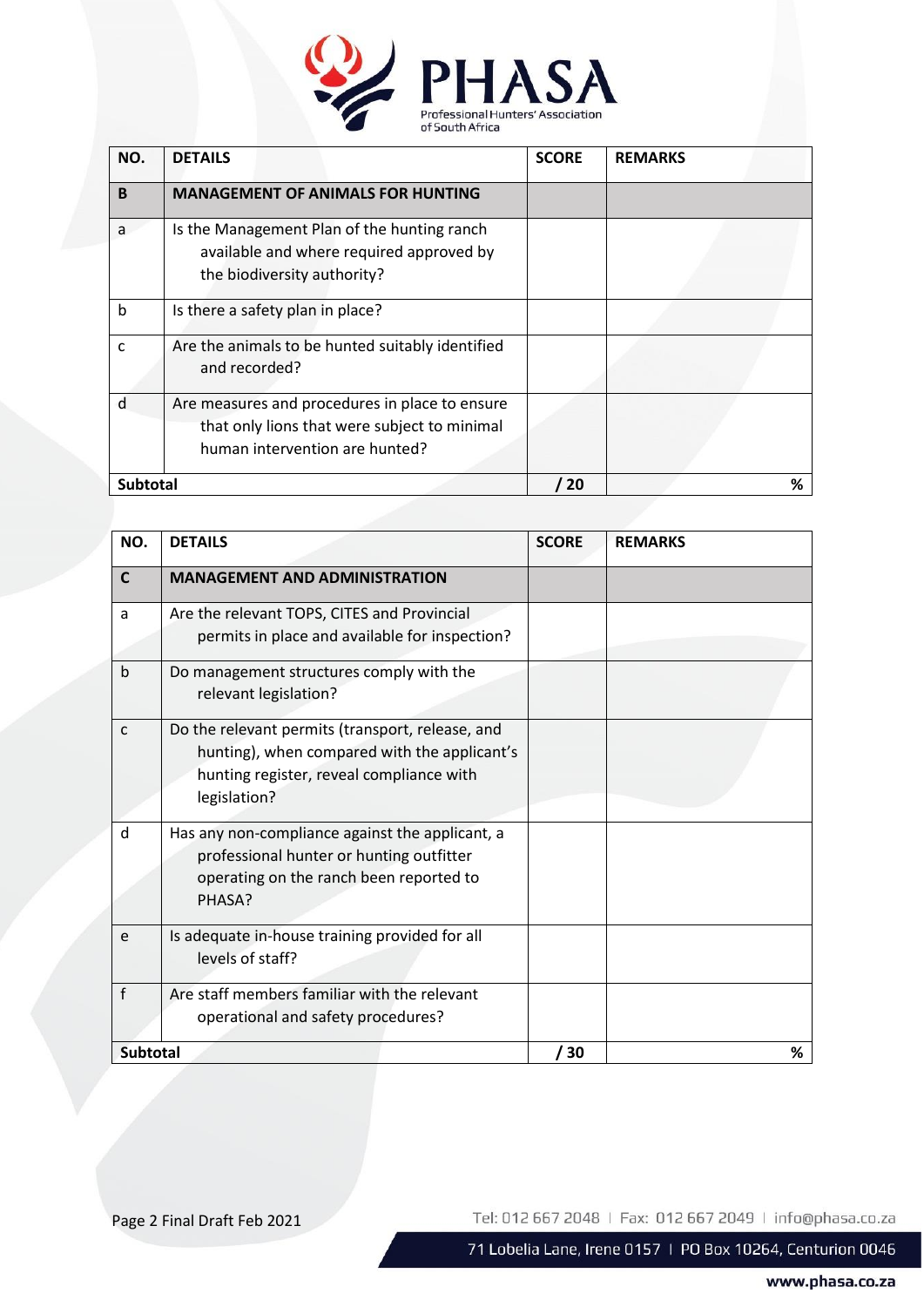| NO.             | <b>DETAILS</b>                                                                                                                   | <b>PHASA</b> |     | <b>REMARKS</b> |
|-----------------|----------------------------------------------------------------------------------------------------------------------------------|--------------|-----|----------------|
| D               | <b>MARKETING</b>                                                                                                                 |              |     |                |
| a               | Does the marketing material comply with<br>legislative requirements?                                                             |              |     |                |
| <sub>b</sub>    | Does the context in which lions are displayed in<br>the marketing material reflect a natural<br>hunting area?                    |              |     |                |
| C               | Are there any indications of possible "catalogue<br>marketing" or personification of animals<br>used for marketing?              |              |     |                |
| $\mathsf{d}$    | Is the prospective client made aware that<br>he/she will not be hunting a specific lion as<br>may be used in marketing material? |              |     |                |
| e               | Is it clearly stipulated that a ranch lion will be<br>hunted?                                                                    |              |     |                |
| e               | Is it clearly stipulated that it will be a walk and<br>stalk hunt?                                                               |              |     |                |
| g               | Is it stipulated that special arrangements may be<br>made for disabled or elderly hunters?                                       |              |     |                |
| h.              | Is the topography and habitat of the hunting<br>area truthfully described and illustrated?                                       |              |     |                |
| İ.              | Is the hunting ranch adequately described and<br>illustrated?                                                                    |              |     |                |
| <b>Subtotal</b> |                                                                                                                                  |              | /45 | ℅              |

| NO.<br><b>.</b><br>AILS | $\sim$<br>EMARKS<br>ושי<br>__ |
|-------------------------|-------------------------------|
|-------------------------|-------------------------------|

Page 3 Final Draft Feb 2021

Tel: 012 667 2048 | Fax: 012 667 2049 | info@phasa.co.za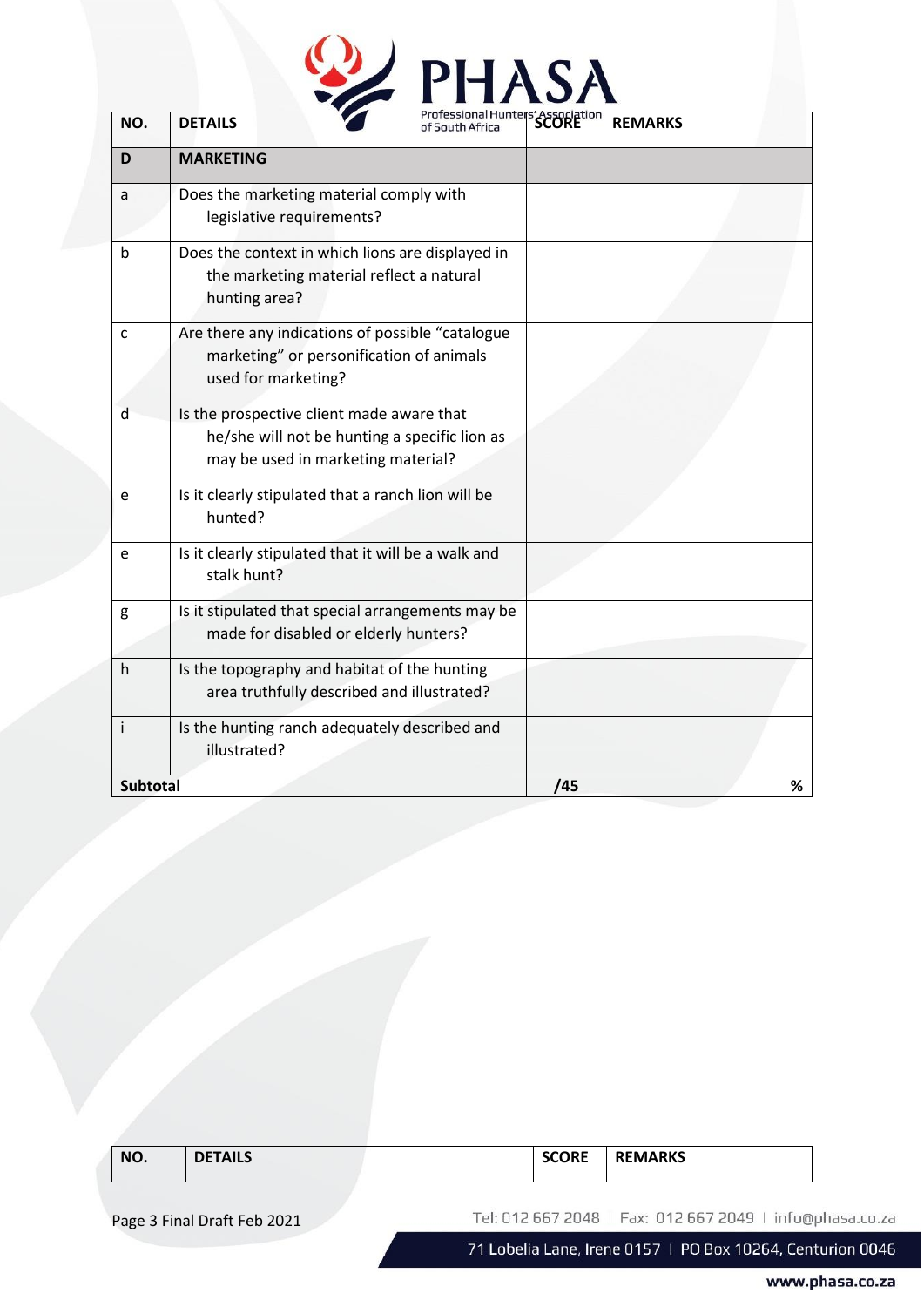

| E               | <b>THE HUNT</b>                                                                                                                                   |     |   |
|-----------------|---------------------------------------------------------------------------------------------------------------------------------------------------|-----|---|
| a               | Is all relevant legislation being complied with?                                                                                                  |     |   |
| b               | Is every effort made to provide hunters with a<br>genuine African hunting experience?                                                             |     |   |
| C               | Is PHASA's stipulation being implemented that<br>at least 7 days be allocated for the duration<br>of the hunt?                                    |     |   |
| d               | Is there a written contract between the<br>owner/operator and the client in which all<br>relevant aspects of the hunt are stipulated?             |     |   |
| e               | Is the client properly briefed about the<br>operational aspects of the hunt?                                                                      |     |   |
| f               | Do all lion hunts take place according to<br>PHASA's Norms and Standards?                                                                         |     |   |
| g               | Are emergency procedures explained to the<br>hunter and other members of the hunting<br>party?                                                    |     |   |
| h.              | Is the owner/operator familiar with the<br>relevant legislation regarding prohibited<br>practices                                                 |     |   |
| Ť               | Are contracted hunting outfitters and<br>professional hunters made aware of<br>PHASA's Norms and Standards for the<br>hunting of large predators? |     |   |
| j               | Are clients offered the opportunity to complete<br>and submit a standard PHASA evaluation<br>questionnaire? (TO BE DRAFTED)                       |     |   |
| <b>Subtotal</b> |                                                                                                                                                   | /50 | % |

| NO.             | <b>DETAILS</b>                                                                | <b>SCORE</b> | <b>REMARKS</b> |
|-----------------|-------------------------------------------------------------------------------|--------------|----------------|
|                 | <b>DERIVATIVES</b>                                                            |              |                |
| a               | Are statutory requirements being complied<br>with?                            |              |                |
| b               | Is harvesting done transparently according to<br>PHASA's Norms and Standards? |              |                |
|                 | Are accurate records kept of all transactions?                                |              |                |
| <b>Subtotal</b> |                                                                               | 15           | %              |

Page 4 Final Draft Feb 2021

Tel: 012 667 2048 | Fax: 012 667 2049 | info@phasa.co.za